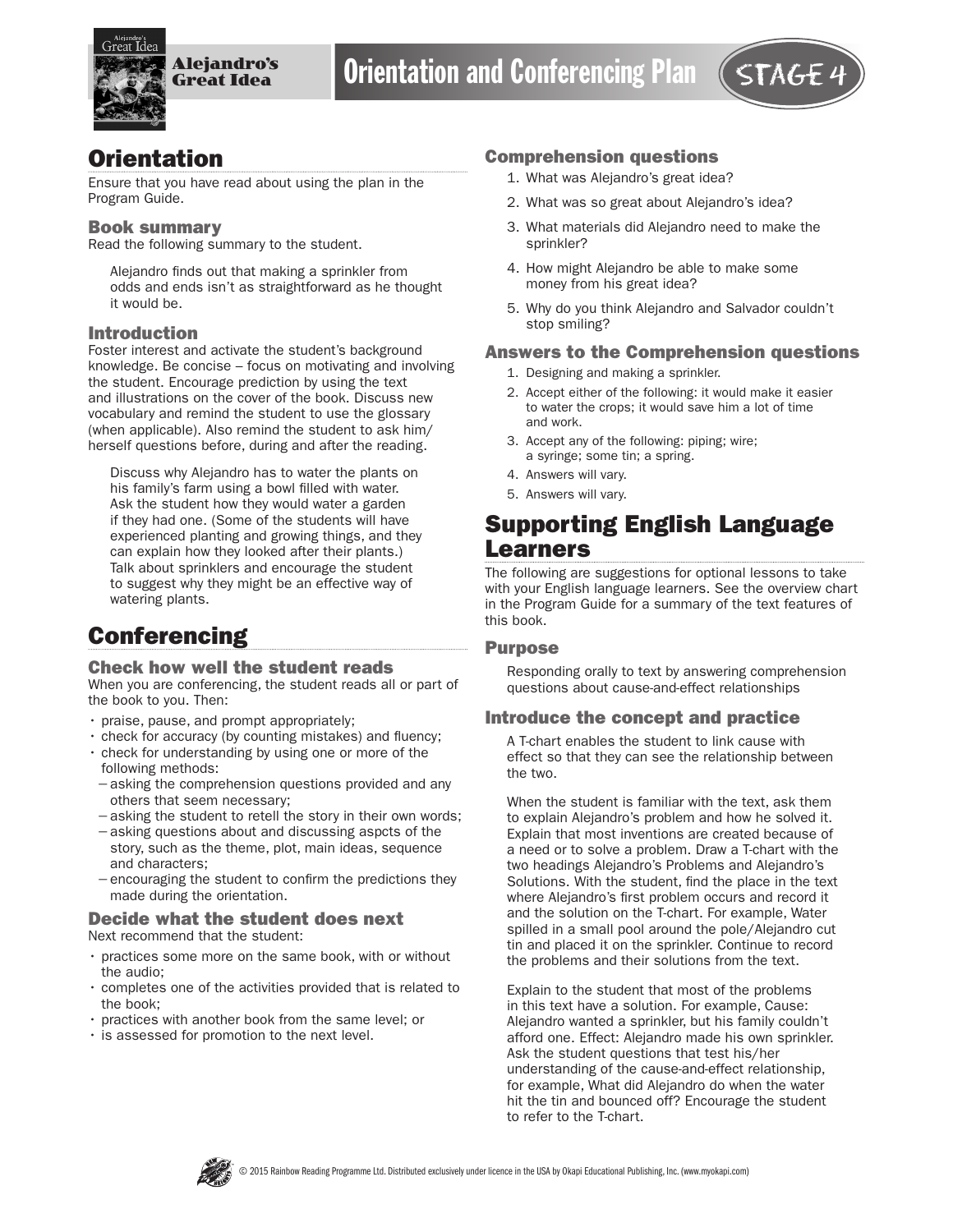



Name:.............................................................................................................................. Date:..............................................

Introduction: Alejandro finds out that making a sprinkler from odds and ends isn't as straightforward as he thought it would be.

| Thirteen-year-old Alejandro helped to look after the tomatoes, |  |  |  |  |  |
|----------------------------------------------------------------|--|--|--|--|--|
| peppers, corn, and pineapples that grew in his family's        |  |  |  |  |  |
| gardens in El Salvador. He watered the vegetables              |  |  |  |  |  |
| ________ fruit each day, scooping _______ water in a bowl      |  |  |  |  |  |
| __________ throwing it onto the ___________ . It was a         |  |  |  |  |  |
| big ________ that took a lot _______ time. His large           |  |  |  |  |  |
| family _________ on the money they ________ from selling       |  |  |  |  |  |
| their crops. _________ day, Alejandro and his ________ saw     |  |  |  |  |  |
| a sprinkler at ________ market. "Hey, Dad," said Alejandro,    |  |  |  |  |  |
| " could water the ______ garden at once!"                      |  |  |  |  |  |
| "It's ________ great idea," said Alejandro's _______, but it's |  |  |  |  |  |
| too expensive." Alejandro ________ if he could ________ a      |  |  |  |  |  |
| sprinkler. He talked ________ it with his brother Salvador.    |  |  |  |  |  |
| _________ walked to the ________ to take a closer ________     |  |  |  |  |  |
| at the sprinklers. When _________ got home, Alejandro          |  |  |  |  |  |
| designed ___________ sprinkler. He drew a _________ to show    |  |  |  |  |  |
| how it ________ work, and he wrote a list of the things he     |  |  |  |  |  |
| would need to make it.                                         |  |  |  |  |  |

| <b>Accuracy Chart</b> (Exact word replacement only) |              |               | <b>Errors</b>                                                                     |  |  |  |  |  |  |
|-----------------------------------------------------|--------------|---------------|-----------------------------------------------------------------------------------|--|--|--|--|--|--|
| <b>Words Entered</b>                                | <b>Score</b> | Level         | $M$ = Meaning (makes sense) $S =$ Syntax (sounds right) $\frac{1}{1-\frac{1}{2}}$ |  |  |  |  |  |  |
| More than 11 correct                                |              | Independent   | Seen $\subset$<br>Unseen $\subset$ $\supset$<br>Heard $\subset$                   |  |  |  |  |  |  |
| 10 or 11 correct                                    |              | Instructional | Comments:                                                                         |  |  |  |  |  |  |
| Fewer than 10 correct                               |              | Frustration   |                                                                                   |  |  |  |  |  |  |

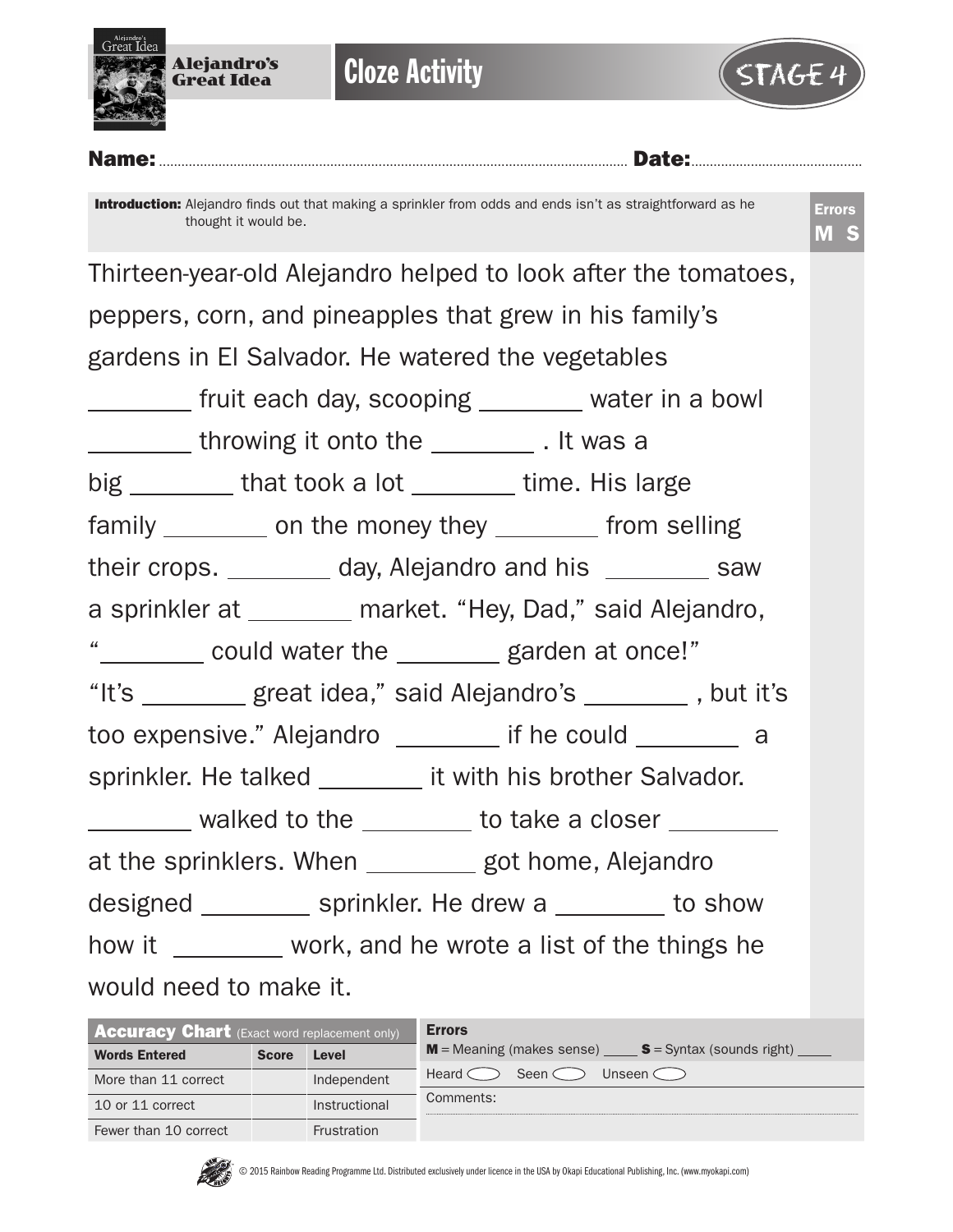



Thirteen-year-old Alejandro helped to look after the vegetables and fruit that grew in his family's gardens in El Salvador. He watered them each day, scooping up water in a bowl and throwing it onto the plants. One day, Alejandro and his dad saw a sprinkler at the market.

Alejandro thought that the sprinkler could water their whole garden. His dad said it was a great idea but it was too expensive. When he got home, Alejandro designed a sprinkler. Alejandro and his brother found some old pipes and fitted them one inside the other to make a longer pipe.

Then they wound wire around the pipes to keep them in place. Next, they attached a syringe to the pipes to be the nozzle. They put their sprinkler in the field and tied it to a long pole. When they turned on the faucet, water came out of their sprinkler.

The water only wet the soil around the pole. The boys found a piece of tin and attached it to the sprinkler. When they turned the faucet on, the water still wet the soil just around the pole. The boys bent the tin strip. But the water still didn't spray. Alejandro then attached a coiled spring to the sprinkler to hold the metal strip up.

When Salvador turned the faucet on, water sprinkled all over the garden. The whole family and the neighbors came out to watch the sprinkler work. Dad said, "I think you have a new job making garden sprinklers!" Alejandro and Salvador couldn't stop smiling.

<u>. . . . . . . . .</u>

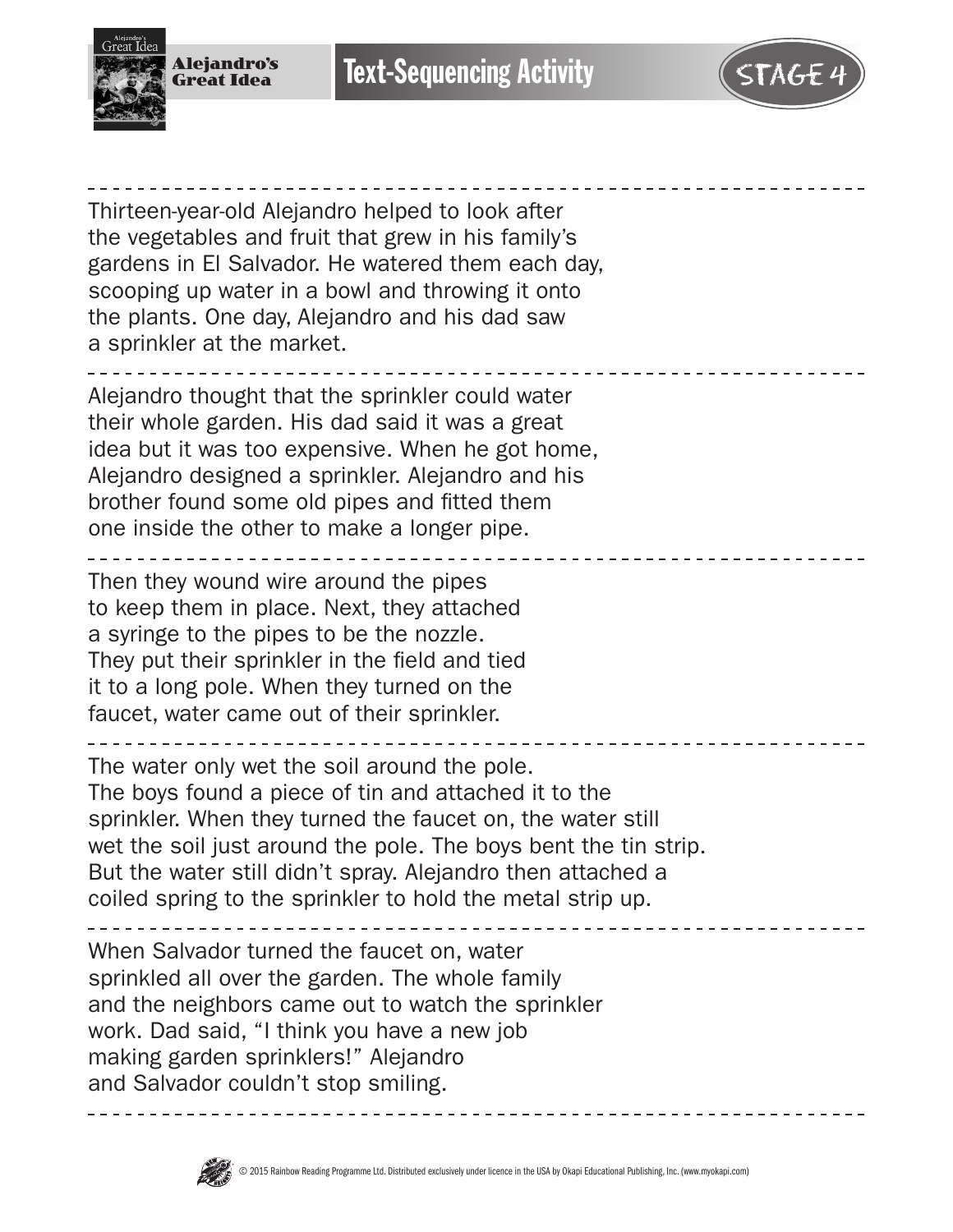

### Name:.............................................................................................................................. Date:..............................................

Words can be found in these directions:



The letter in each square can only be used in one word.

Words to find:

| h                                                          | e            | I                                                                 | p           | e           | $\mathbf d$                                          | m | $\mathbf 0$ | n                                                     | $\mathbf C$ | e           | t                                                          | m            |  |
|------------------------------------------------------------|--------------|-------------------------------------------------------------------|-------------|-------------|------------------------------------------------------|---|-------------|-------------------------------------------------------|-------------|-------------|------------------------------------------------------------|--------------|--|
| g                                                          | m            | $\mathbf 0$                                                       | n           | e           | y                                                    | W | r           | $\mathbf 0$                                           | t           | e           | $\mathbf 0$                                                | a            |  |
| r                                                          | t            | $\mathbf b$                                                       | r           | $\mathbf 0$ | t                                                    | h | e           | r                                                     | i           | p           | g                                                          | r            |  |
| e                                                          | m            | i                                                                 | W           | a           | I                                                    | k | e           | $\mathbf d$                                           | $\mathbf S$ | I           | e                                                          | k            |  |
| W                                                          | a            | W                                                                 | m           | I           | $\mathbf S$                                          | t | $\mathbf O$ | p                                                     | m           | a           | t                                                          | e            |  |
| g                                                          | k            | g                                                                 | a           | e           | $\mathbf b$                                          | n | I           | t                                                     | a           | $\mathbf C$ | h                                                          | t            |  |
| r                                                          | e            | a                                                                 | i           | t           | e                                                    | e | $\mathbf 0$ | $\mathbf 0$                                           | I           | e           | e                                                          | S            |  |
| e                                                          | f            | r                                                                 | $\mathbf O$ | t           | e                                                    | W | $\mathbf O$ | $\mathbf b$                                           | I           | İ.          | r                                                          | a            |  |
| a                                                          | $\mathbf 0$  | $\mathbf d$                                                       | $\mathbf V$ | a           | h                                                    | r | k           | g                                                     | $\mathbf 0$ | f           | U                                                          | r            |  |
| t                                                          | $\mathbf{u}$ | e                                                                 | e           | n           | i                                                    | e | y           | $\mathbf 0$                                           | U           | W           | p                                                          | $\mathbf 0$  |  |
| a                                                          | n            | n                                                                 | r           | d           | t                                                    | W | $\mathbf 0$ | U                                                     | I           | d           | I                                                          | $\mathbf{u}$ |  |
| S                                                          | $\mathbf d$  | $\mathbf S$                                                       | p           | r           | i                                                    | n | k           | I                                                     | e           | d           | n                                                          | n            |  |
| t                                                          | h            | İ                                                                 | n           | g           | S                                                    | f | a           | m                                                     | İ.          | L           | y                                                          | d            |  |
| and<br>brother<br>grew<br>make<br>over<br>the<br>up<br>you |              | around<br>family<br>helped<br>market<br>place<br>things<br>walked |             |             | as<br>found<br>if<br>money<br>small<br>time<br>water |   |             | be<br>garden<br>it<br>new<br>sprinkled<br>to<br>would |             |             | bowl<br>great<br>look<br>once<br>stop<br>together<br>wrote |              |  |

Use the letters that are left to make the word that Alejandro and Salvador were doing at the end of the story. ......................................................................................................................................

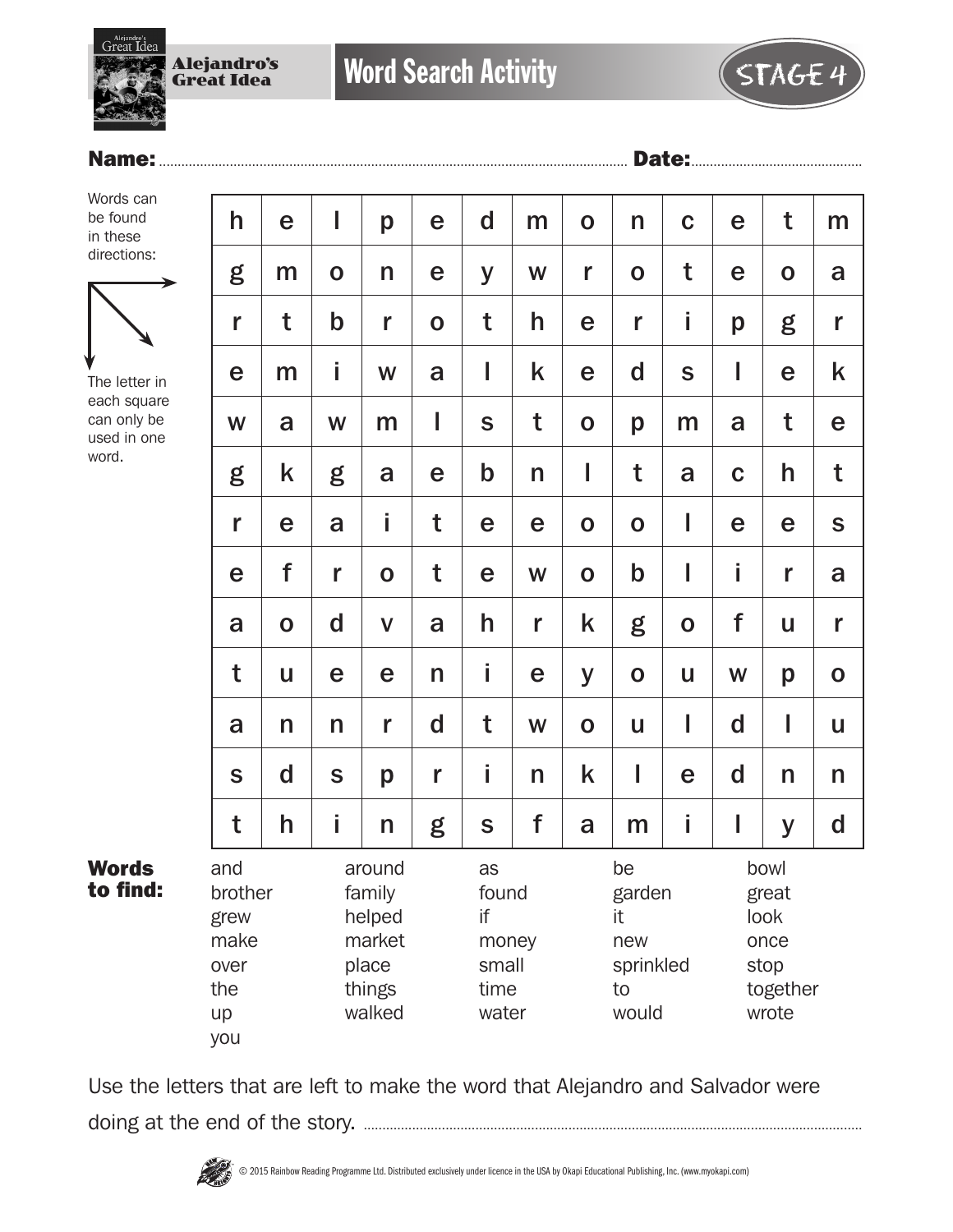

E SS

© 2015 Rainbow Reading Programme Ltd. Distributed exclusively under licence in the USA by Okapi Educational Publishing, Inc. (www.myokapi.com)